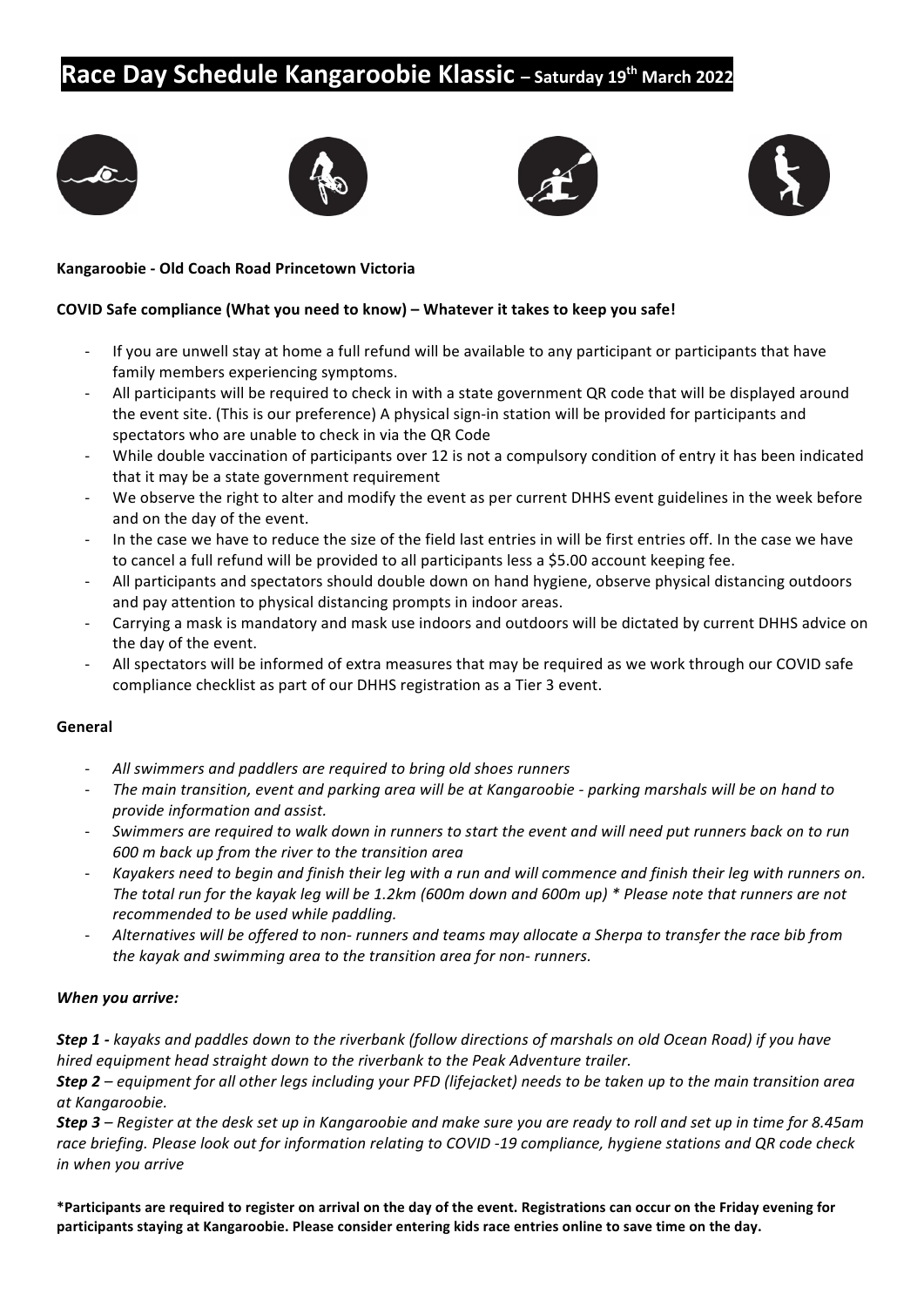Drive time from Melbourne to Princetown via the Princes Hwy and Simpson is 3hrs 20 mins. Some beds are available at Kangaroobie on the Friday and Saturday night (BYO sleeping bag and pillow - shared bathroom) **ph: 5598 8151** for details For more accommodation options and tips on making a weekend of your adventure racing experience http://www.visit12apostles.com.au/places-to-stay/princetown/

**7.00am** Equipment Drop off and participant registration opens

- **8.30am** Equipment Drop off and participant registration closes
- **8.45am** Race Briefing
- **9.00am** Walk to river for race start swim mountain bike paddle run
- 11.00am First team and individual competitors expected to finish
- **12.00pm** Check in and registrations for Gellibrand Eel Adventure Triathlon and The Kangaroobie Ninja Adventure Trail run
- **1.00pm** Presentations for main event
- **1.15pm** Competitor and parent briefing for Gellibrand Eel Adventure Triathlon and Junior Adventure Trail Run

**1.30pm** Junior Events commence.

\*We ask that nobody exit the event car park after junior races commence and until junior races are completed 1:30pm – **2:00pm** 

# **Equipment and safety checklist!**

Please note portable first aid kit requirements for all competitors as outlined in the mountain bike and trail running legs see **below!**

It is our intention to run a fun, social event. We keep our protest forms locked in a waterproof box on the bottom of Loch Ard Gorge. Participants that are prepared to dive and collect a form are free to lodge a protest at any time.

It is our intention to run an inclusive event; the terrain around the event start/finish/ transition/spectator area is uneven; there are accessible toilets and viewing areas available. Participants and spectators that have specific access and other requirements should contact us for more detail on 0427 559 371

## **Our responsibility your responsibility**

The Kangaroobie Klassic is an adventure race. As organisers we will be taking measures to mitigate foreseeable risks to participants. Intending participants need to be aware that adventure racing occurs in environments that are not controlled and involves activities that are not risk free. Intending participants should be aware that all legs require a strong base of physical fitness and should not be attempted by people that don't regularly participate in vigorous activity.

It is the participant's responsibility to compete within their own fitness and ability level, follow rules and safety instructions and to consider the fitness and ability levels of team mates and other participants throughout the event.

## **Nutrition and Hydration**

This is an adventure race you are expected to be self- sufficient with your food and water intake there will be no drink or aid stations on course. Water is available in the main transition/start/finish area. Participants should consider hydration packs or water bottles on kayak, run and MTB legs. You are going to burn some energy and you will need to replace it. Think bananas, grapes, electrolyte replacement drinks, energy gels and bars. Participants competing in all 4 legs will need to carefully consider their fluid and food intake throughout the event and consider the effects of heat during exercise. https://www.hammernutrition.com/knowledge/hydration-what-you-need-to-know/

## **Sow and Piglets Guesthouse and Brewpub Swim leg**

#### *Bring* old runners for the walk down and run back up to the transition area

Water temperature in the Gellibrand is unpredictable in March ranging from 20 degrees Celsius at its warmest and occasionally (after rain) causing a most unimpressive result around the front of the Speedos. Our advice is to wear or at least bring a wetsuit (or a sock.) We reserve the right to alter or cancel the swimming event in the event of dangerous river conditions. It is anticipated that this leg will be around 1km.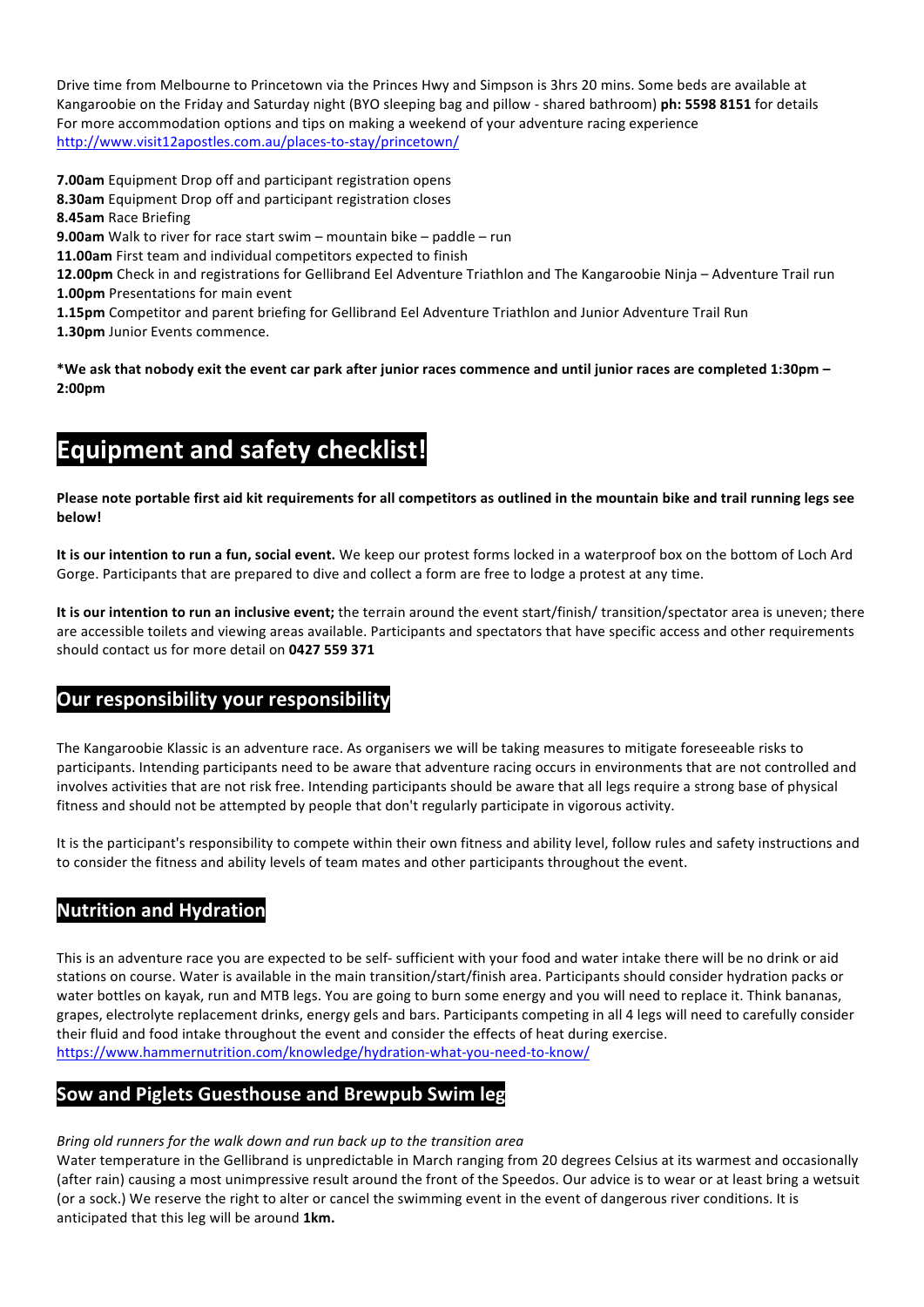







## **Warrnambool Physiotherapy Mountain Bike Leg**

Helmets look great on your handlebars but they work better on your head. Helmets must be worn at all times on the course (whether walking or riding). No rider can leave the transition area without a helmet on and we reserve the right to place a bucket over the head of any rider that does. A well serviced sturdy bike is essential for this course. All riders must carry a small first aid kit containing 2 compression bandages, triangular bandage, non stick wound dressing pad and 4 wound closure strips. This can be carried in a zip lock bag and passed from rider to runner. Carrying this first aid bundle is a condition of entry *for the run and ride legs.* We recommend riders carry water or electrolyte replacement fluids during this leg. All participants are required to stop to render assistance where applicable and report any incident to the next race marshal (who will have contact with first-aiders) Competitors are not permitted to overtake on the sign posted downhill single-track section. Some competitors may choose to dismount and walk on this section and will be asked to keep as far to the left side of the track as is possible. We reserve the right to shorten or alter the Mountain Bike Course in the event of extreme heat or weather conditions. It is anticipated that this leg will be around 15km *No drafting allowed (playing board games whilst riding is dangerous)* backgammoning is also banned!

# **12 Apostles Helicopters Kayak Leg**

Leave runners for the run in the transition area for the descent to the river (steep start and finish) and run back to transition. *PFD's* are to be kept in the main transition area and race singlets are to be worn over the top of the PFD.

A PFD must be worn at all times during this leg and is a condition of your entry K1, sea kayaks, surf skis, sit on tops, Ocean racing skis, SUP's, C1's and C2's are all suitable craft. A paddle float, spray skirt and hand or automatic bilge pump is recommended for craft with enclosed cockpits. We recommend participants carry water or electrolyte replacement fluids during this leg. All participants are required to stop to render assistance where applicable and report any incident to the next race marshal (who will have contact with first-aiders) There will be a course marshal located at the mid-way turn around point. All competitors must adhere to the instructions of the course marshals. We reserve the right to alter or cancel the kayak leg in the event of dangerous river conditions. It is anticipated this leg will be around 5.7km. A limited amount of equipment will be available on loan for this event (please book early to avoid disappointment)

## **Popes Timboon Buslines Trail Run Leg**

All runners must carry a small first aid kit containing 2 compression bandages, triangular bandage, non stick wound dressing pad and 4 wound closure strips. This can be carried in a zip lock bag and passed from rider to runner. Carrying this first aid **bundle is a condition of entry for the run and ride legs**. We recommend runners carry water or electrolyte replacement fluids during this leg. All participants are required to stop to render assistance where applicable and report any incident to the next race marshal (who will have contact with first-aiders). We reserve the right to shorten or alter the run course in the event of extreme heat or weather conditions. It is anticipated that this leg will be around 7km.

# **Peak Adventure Kayak Paddling Clinic**

2 Kayak skills sessions will be run by Peak Adventure on **Sunday March 20th.** Why not paddle a new boat, pick up a new skill and maybe get ready for a solo assault on the event for next year?

**Session 1 8am – 10am** for adults skills and demo session with instruction on bank. \$20 per person Session 2 10am – 11:30am for kids 8 – 16 **\$10 per person**

Options to register will be made available to participants and spectators throughout the weekend. See us at the event or call 0427 559 371 to register.